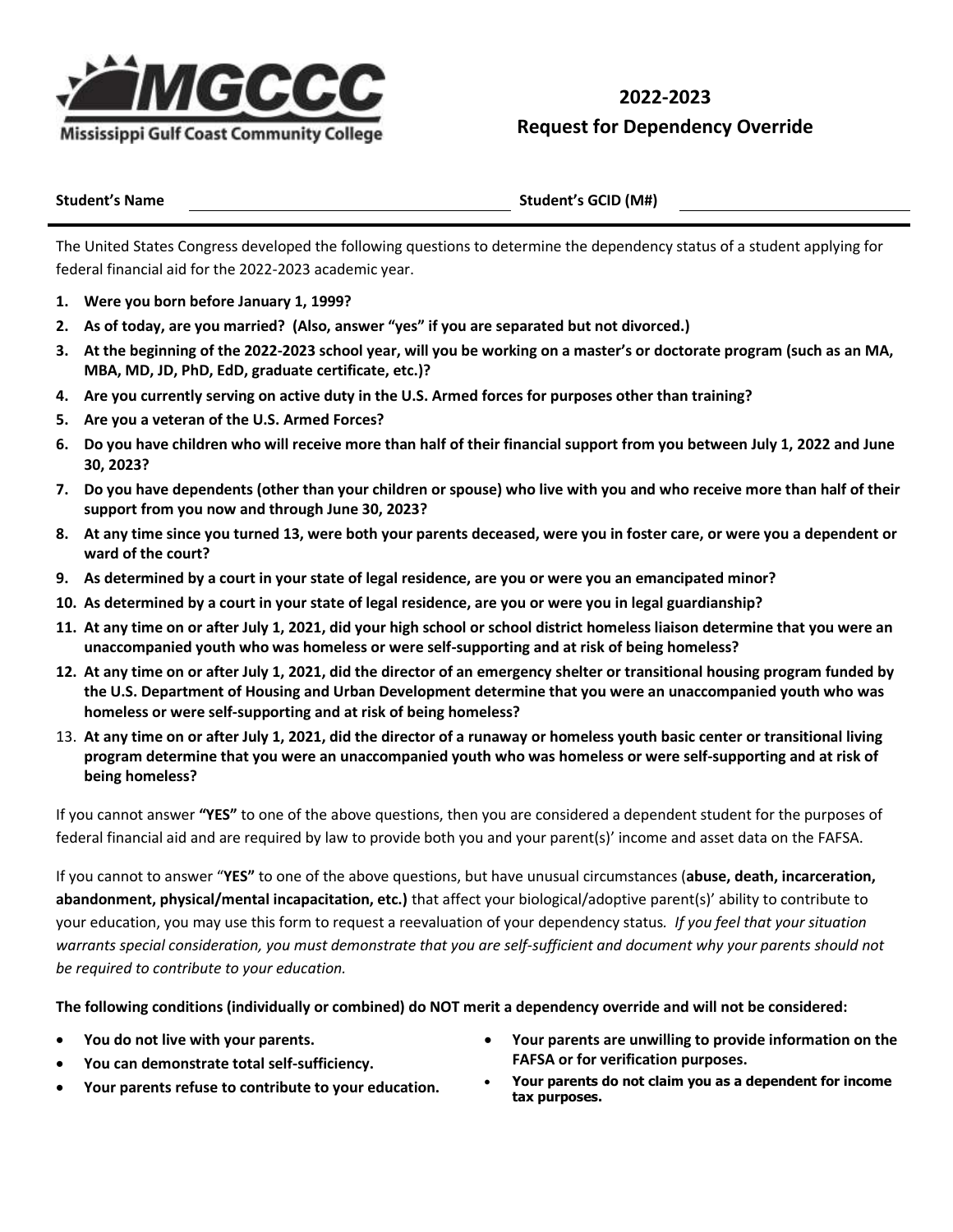## **Instructions:**

Please carefully read and complete each step. If a step is incomplete or blank, then your request for a dependency override will not be considered.

- 1. Attach a signed statement explaining in detail the unusual or severe circumstances that warrant your consideration as an independent student.
- **2.** Attach at least two signed statements from **adult professionals** verifying your family circumstances. Adult professionals can include clergy members, attorneys, school guidance counselors, medical doctors, mental health professionals, teachers or professors, law enforcement officers, professional staff of the Department of Human Services, and officers of the court. **Letters from family members will not be accepted.** Letters must be signed on **original agency letterhead**. References that do not represent an agency opinion must be notarized.
- 3. Answer the following questions accurately and completely:
	- Did you or will you file a 2019 Federal Tax Return? If yes, please upload a copy of the tax return transcript from the IRS.
		- Yes
		- $\Box$  No
	- Did you or will you file a 2020 Federal Tax Return? If yes, please upload a copy of the tax return transcript from the IRS.
		- Yes
		- $\Box$  No
	- Did anyone claim you as a dependent on his or her **2019** Federal Tax Returns?
		- $\Box$  Yes If so, please list the person's name and relationship to you:
		- No
	- Did anyone claim you as a dependent on his or her **2020** Federal Tax Returns?
		- $\Box$  Yes If so, please list the person's name and relationship to you:
		- $\neg$  No
	- What are your present living arrangements? With whom do you live? How much rent do you pay per month? How long has this arrangement been in place?

Mississippi Gulf Coast Community College is an Equal Opportunity Employer and welcomes students and employees without regard to race, religion, color, national origin, sex, age or qualified disability in its programs and activities. For further information, contact the Compliance Officer, P.O. Box 609, Perkinston, Mississippi 39573, telephone number 601-528-8735, email address [compliance@mgccc.edu.](mailto:compliance@mgccc.edu)